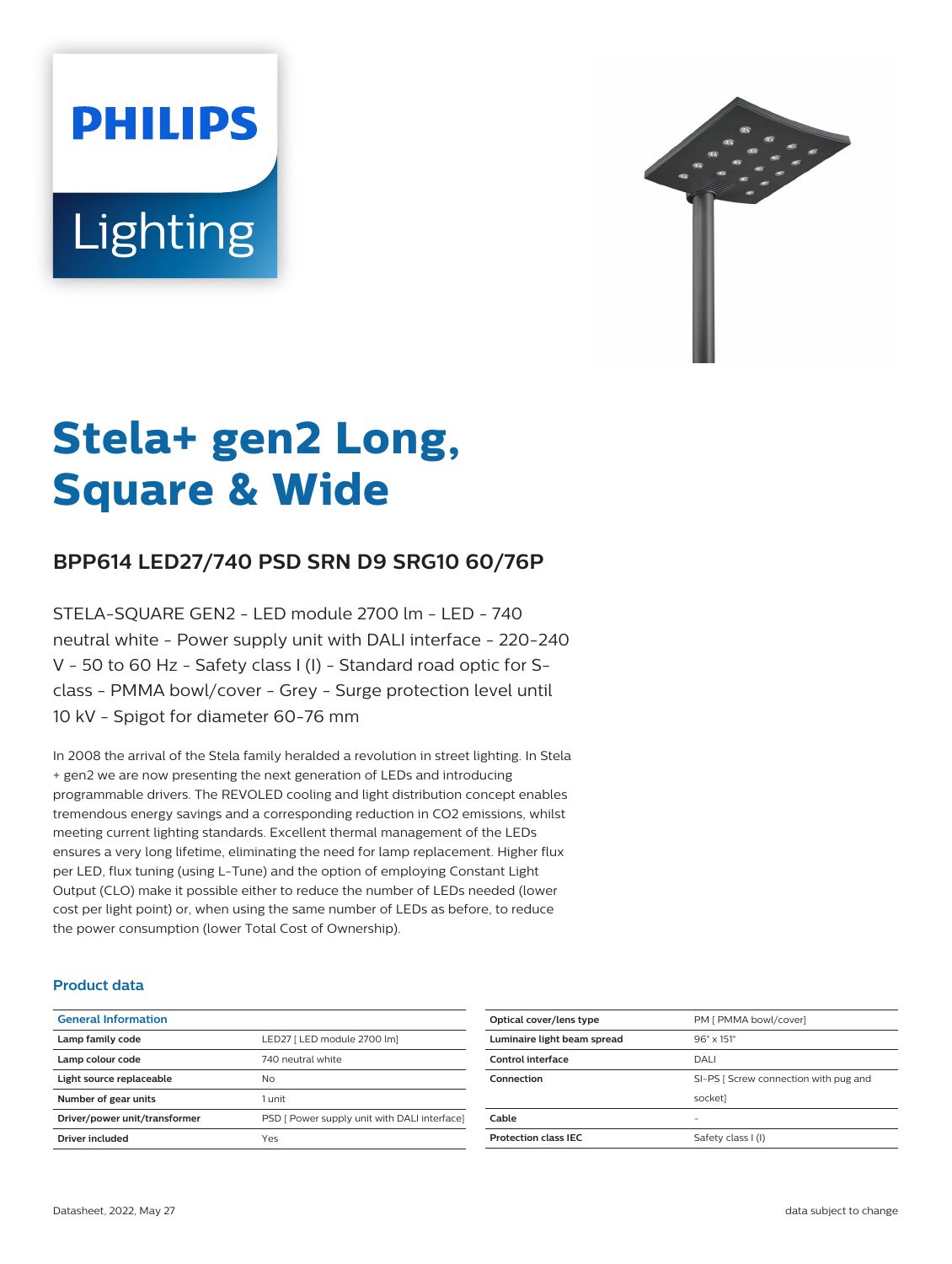## **Stela+ gen2 Long, Square & Wide**

| Flammability mark                       | NO [ -]                                       |
|-----------------------------------------|-----------------------------------------------|
| <b>CE</b> mark                          | CE mark                                       |
| <b>ENEC</b> mark                        |                                               |
| <b>Warranty period</b>                  | 5 years                                       |
| Optic type outdoor                      | Standard road optic for S-class               |
| <b>Remarks</b>                          | * At extreme ambient temperatures the         |
|                                         | luminaire might automatically dim down to     |
|                                         | protect components                            |
| Constant light output                   | No                                            |
| Number of products on MCB (16 A type B) | 26                                            |
| Photobiological risk                    | Photobiological risk group 1 @ 200mm to       |
|                                         | EN62471                                       |
| <b>EU RoHS compliant</b>                | Yes                                           |
| Light source engine type                | LED                                           |
| Serviceability class                    | Class B, the luminaire is equipped with some  |
|                                         | serviceable parts (when applicable): driver,  |
|                                         | control units, surge-protection device, front |
|                                         | cover and mechanical parts                    |
| <b>Product family code</b>              | BPP614 [ STELA-SQUARE GEN2]                   |
|                                         |                                               |
| <b>Light Technical</b>                  |                                               |
| Upward light output ratio               | 0.5                                           |
| Standard tilt angle post-top            | 0°                                            |
| Standard tilt angle side entry          |                                               |
|                                         |                                               |
| <b>Operating and Electrical</b>         |                                               |
| <b>Input Voltage</b>                    | 220-240 V                                     |
| Input frequency                         | 50 to 60 Hz                                   |
| Inrush current                          | 21 A                                          |
| Inrush time                             | 0.225 ms                                      |
| Power factor (min.)                     | 0.95                                          |
|                                         |                                               |
| <b>Controls and Dimming</b>             |                                               |
| Dimmable                                | Yes                                           |
|                                         |                                               |
| <b>Mechanical and Housing</b>           |                                               |
| Housing material                        | Aluminium                                     |
| <b>Reflector material</b>               |                                               |
| Optic material                          | Polymethyl methacrylate                       |
| Optical cover/lens material             | Polymethyl methacrylate                       |
| <b>Fixation material</b>                | Aluminium                                     |
| <b>Mounting device</b>                  | 60/76 [ Spigot for diameter 60-76 mm]         |
| Optical cover/lens shape                | Curved                                        |
| Optical cover/lens finish               | Clear                                         |
| Overall length                          | 445 mm                                        |
| Overall width                           | 400 mm                                        |
|                                         |                                               |

| Overall height                               | 115 mm                                    |
|----------------------------------------------|-------------------------------------------|
| <b>Effective projected area</b>              | $0.04 \, \text{m}^2$                      |
| Colour                                       | Grey                                      |
| Dimensions (height x width x depth)          | 115 x 400 x 445 mm (4.5 x 15.7 x 17.5 in) |
|                                              |                                           |
| <b>Approval and Application</b>              |                                           |
| Ingress protection code                      | IP66 [ Dust penetration-protected, jet-   |
|                                              | proof]                                    |
| Mech. impact protection code                 | IK10 [20 J vandal-resistant]              |
| Surge protection (common/differential)       | Surge protection level until 10 kV        |
|                                              |                                           |
| <b>Initial Performance (IEC Compliant)</b>   |                                           |
| Initial luminous flux (system flux)          | 2457 lm                                   |
| Luminous flux tolerance                      | $+/-7%$                                   |
| Initial LED luminaire efficacy               | 134 lm/W                                  |
| Lamp colour temperature                      | 4000 K                                    |
| <b>Colour Rendering Index</b>                | $\geq 70$                                 |
| Initial chromaticity                         | (0.380, 0.380) SDCM <7                    |
| Initial input power                          | 18.4 W                                    |
| Power consumption tolerance                  | $+/-10%$                                  |
| Init. colour rendering index tolerance       | $+/-2$                                    |
|                                              |                                           |
| <b>Over Time Performance (IEC Compliant)</b> |                                           |
| Control gear failure rate at median useful   | 10 %                                      |
| life 100,000 h                               |                                           |
| Lumen maintenance at median useful life* L98 |                                           |
| 100,000 h                                    |                                           |
|                                              |                                           |
| <b>Application Conditions</b>                |                                           |
| Ambient temperature range                    | -40 to +50 °C                             |
| Performance ambient temperature Tq           | 25 °C                                     |
| Maximum dimming level                        |                                           |
|                                              | 25%                                       |
|                                              |                                           |
| <b>Product Data</b>                          |                                           |
| Full product code                            | 871869989225800                           |
| Order product name                           | BPP614 LED27/740 PSD SRN D9 SRG10         |
|                                              | 60/76P                                    |
| EAN/UPC - product                            | 8718699892258                             |
| Order code                                   | 912300024542                              |
| SAP numerator – quantity per pack            | 1                                         |
| Numerator – packs per outer box              | 1                                         |
| <b>SAP</b> material                          | 912300024542                              |